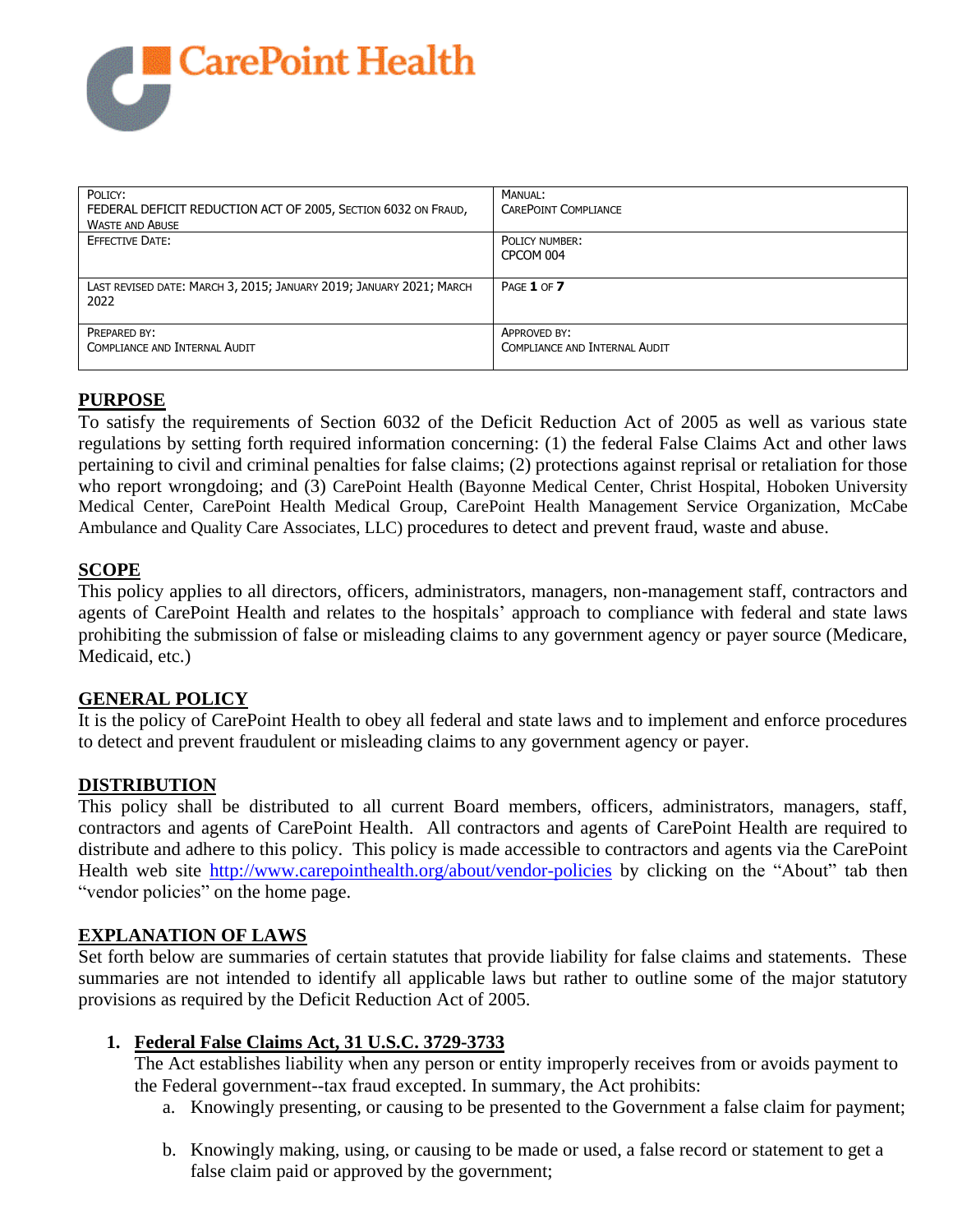

- c. Conspiring to defraud the Government by getting a false claim allowed or paid;
- d. Falsely certifying the type or amount of property to be used by the Government;
- e. Certifying receipt of property on a document without completely knowing that the information is true;
- f. Knowingly buying Government property from an unauthorized officer of the Government, and;
- g. Knowingly making, using, or causing to be made or used a false record to avoid, or decrease an obligation to pay or transmit property to the Government.

Any individual or entity engaging in any of the seven categories of prohibited actions listed in 31 U.S.C. 3729(a), including the submission of false claims to federally-funded health care programs, shall be liable for a civil penalty which currently is not less than \$11,665 and not more than \$23,331 per false claim, plus three times the amount of damages sustained by the federal government. The amount of the false claims penalty is to be adjusted periodically for inflation in accordance with a federal formula.

The U.S. Attorney General may bring an action under this law. In addition, the law provides that any "whistleblower" may bring an action under this act on his own behalf and for the United States Government. These actions, which must be filed in U.S. District Court, are known as "qui tam" actions. The Government, after reviewing the complaint and supporting evidence, may decide either to take over the action, or decline to do so, in which case the whistleblower may conduct the action. If either the Government or the whistleblower is successful, the whistleblower is entitled to receive a percentage of the recovery. If prosecuted by the federal government, these qui tam actions are generally handled by the various U.S. Attorney's Offices, or by the U.S. Justice Department.

### **Whistleblower Protections:**

31 U.S.C. 3730(h) provides that any employee who is subject to retaliation or discrimination by an employer in the terms and conditions of employment because the employee lawfully sought to take action or assist in taking action under this act "shall be entitled to all relief necessary to make the employee whole." This includes reinstatement with seniority restored to what it would have been without the retaliation or discrimination, double the amount of back pay, interest on back pay, and compensation for any special damages sustained as a result of the employer's actions, including litigation costs and reasonable attorney fees.

# **2. Federal Program Fraud Civil Remedies Act, 31 U.S.C. 3801-3812**

Provides federal administrative remedies for false claims and statements, including those made to federally funded healthcare programs. Current civil penalties are from \$11,665 for each false claim or statement, and an assessment in lieu of damages sustained by the federal government of up to double damages for each false claim for which the Government makes a payment. The amount of the false claims penalty is to be adjusted periodically for inflation in accordance with a federal formula.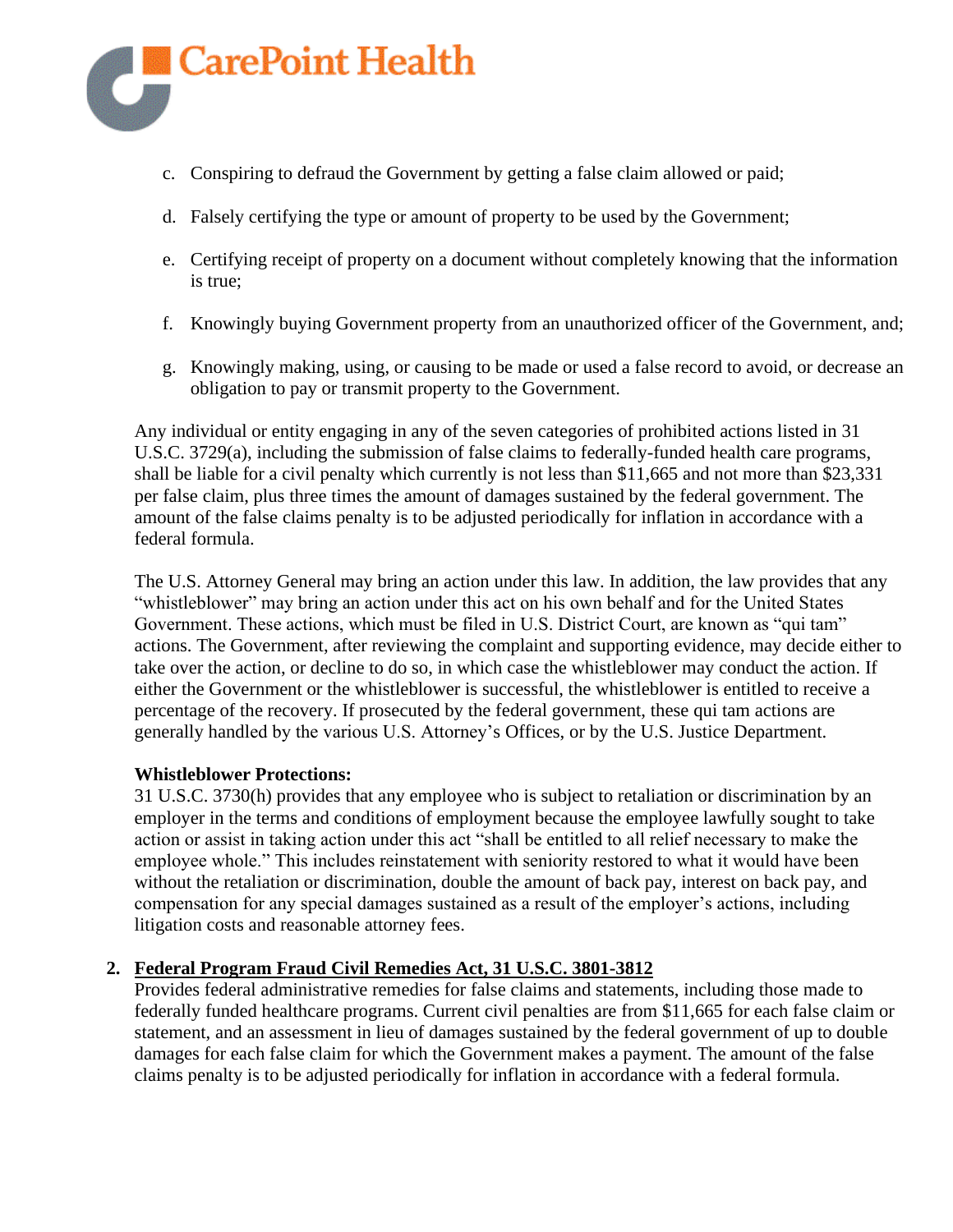

### **3. New Jersey Medical Assistance and Health Services Act –Criminal Penalties, N.J.S. 30:4D-17(a)- (d)**

Provides criminal penalties for individuals and entities engaging in fraud or other criminal violations relating to Title XIX-funded programs. They include: (a) fraudulent receipt of payments or benefits: fine of up to \$10,000, imprisonment for up to 3 years, or both; (b) false claims, statements or omissions, or conversion of benefits or payments: fine of up to \$10,000, imprisonment for up to 3 years, or both; (c) kickbacks, rebates and bribes: fine of up to \$10,000, imprisonment for up to 3 years, or both; and (d) false statements or representations about conditions or operations of an institution or facility to qualify for payments: fine of up to \$3,000, or imprisonment for up to 1 year, or both.

Criminal prosecutions are generally handled by the Medicaid Fraud Section within the Office of Insurance Fraud Prosecutor, in the N.J. Division of Criminal Justice.

# **4. Civil Remedies, N.J.S. 30:4D-7.h., N.J.S. 30:4D-17(e)-(i); N.J.S. 30:4D-17.1.a.:**

In addition to the criminal sanctions discussed in section 3 above, violations of N.J.S. 30:4D-17(a)-(d) can also result in the following civil sanctions: (a) unintentional violations: recovery of overpayments and interest; (b) intentional violation: recovery of overpayments, interest, up to triple damages, and, as indicated in section V.D.8, below, a penalty (which was increased from \$2,000 to \$5,500 to \$11,000) for each false claim as a result of the NJ False Claims Act. Recovery actions are generally pursued administratively by the Division of Medical Assistance and Health Services, with the assistance of the Division of Law in the N.J. Attorney General's Office, and can be obtained against any individual or entity responsible for or receiving the benefit or possession of the incorrect payments.

In addition to recovery actions, violations can result in the exclusion of an individual or entity from participation in all health care programs funded in whole or in part by the N.J. Division of Medical Assistance and Health Services. Recovery and exclusion can also be obtained as part of a criminal prosecution by the Medicaid Fraud Section of the N.J. Division of Criminal Justice.

### **5. Health Care Claims Fraud Act N.J.S. 2C:21-4.2 & 4.3; N.J.S. 2C:51-5**

Provides the following criminal penalties for health care claims fraud, including the submission of false claims to programs funded in whole or in part with state funds:

- a. A practitioner who knowingly commits health care claims fraud in the course of providing professional services is guilty of a crime of the second degree, and is subject to a fine of up to 5 times the monetary benefits obtained or sought to be obtained and to permanent forfeiture of his license;
- b. A practitioner who recklessly commits health care claims fraud in the course of providing professional services is guilty of a crime of the third degree, and is subject to a fine of up to 5 times the pecuniary benefit obtained or sought to be obtained and the suspension of his license for up to 1 year;
- c. A person who is not a practitioner subject to paragraph a. or b. above (for example, someone who is not licensed, registered or certified by an appropriate State agency as a health care professional) is guilty of a crime of the third degree if that person knowingly commits health care claims fraud. Such a person is guilty of a crime of the second degree of that person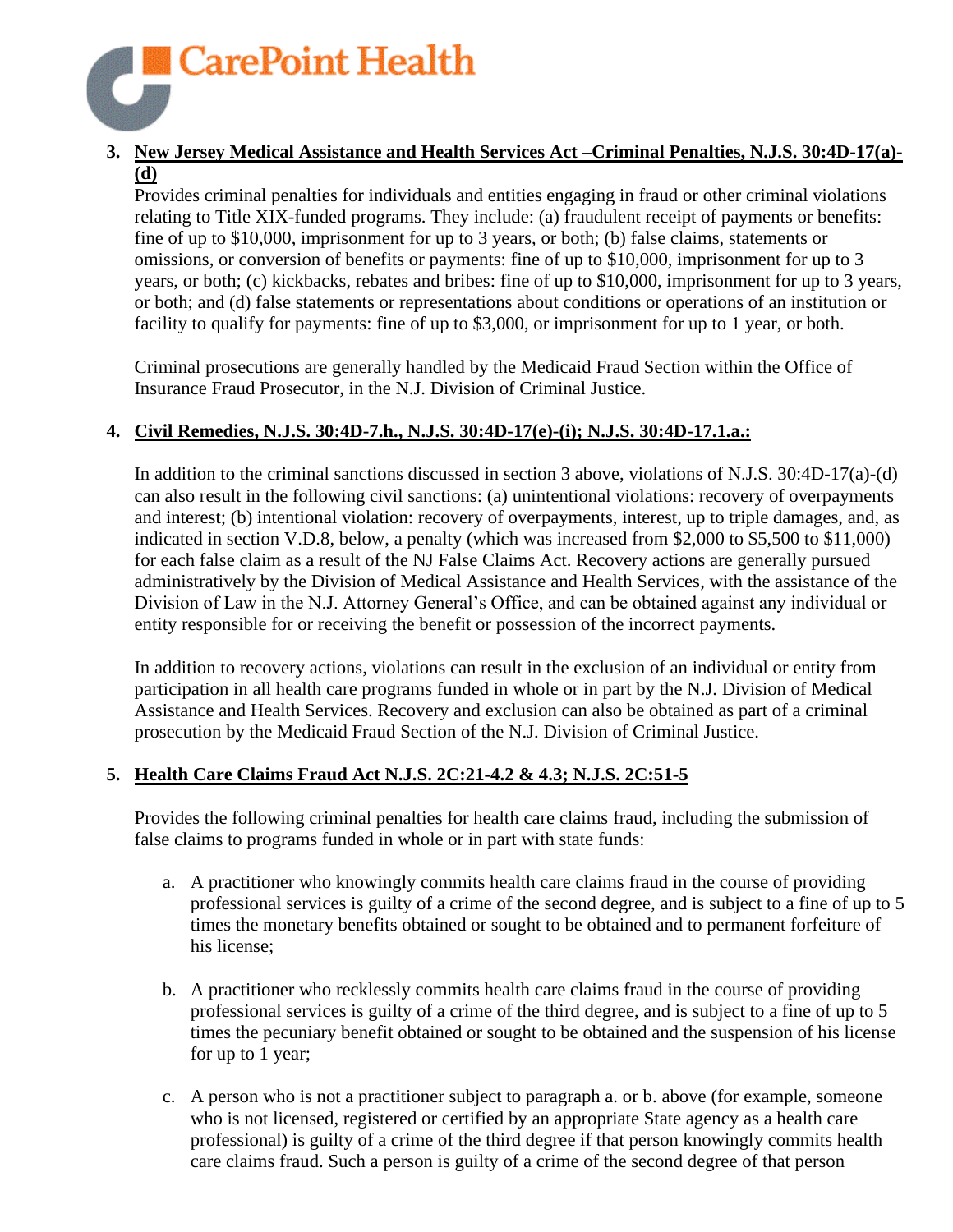

knowingly commits 5 or more acts of health care claims fraud, and the aggregate monetary benefit obtained or sought to be obtained is at least \$1,000. In addition to all other criminal penalties allowed by law, such a person may be subject to a fine of up to 5 times the monetary benefit obtained or sought to be obtained;

d. A person who is not a practitioner subject to paragraph a. or b. above is guilty of a crime of the fourth degree if that person recklessly commits health care claims fraud. In addition to all other criminal penalties allowed by law, such a person may be subject to a fine of up to 5 times the monetary benefit obtained or sought to be obtained.

### **6. The Uniform Enforcement Act N.J.S. 45:1-21. b. and o.**

Provides that a licensure board within the N.J. Division of Consumer Affairs "may refuse to admit a person to an examination or may refuse to issue or may suspend or revoke any certificate, registration or license issued by the board" who as engaged in "dishonesty, fraud, deception, misrepresentation, false promise or false pretense:, or has "advertised fraudulently in any manner."

# **7. N.J. Consumer Fraud Act N.J.S. 56:8-2, 56:8-3.1, 56:8-13, 56:8-14 and 56:8-15**

Makes unlawful the use of "any unconscionable commercial practice, deception, fraud, false pretense, false promise, misrepresentation, or the knowing concealment, suppression, or omission of any material fact", with the intent that others rely upon it, in connection with the sale, rental or distribution of any items or services by a person, or with the subsequent performance of that person. This law permits the N.J. Attorney General, in addition to any other penalty provided by law, to assess a penalty of not more than \$10,000 for the first offense and not more than \$20,000 for the second and each subsequent offense. Restitution to the victim also can be ordered.

### **8. Conscientious Employee Protection Act, "Whistleblower Act", N.J.S.A. 34:19-4**

New Jersey law prohibits an employer from taking any retaliatory action against an employee because the employee does any of the following:

- a. Discloses, or threatens to disclose, to a supervisor or to a public body an activity, policy or practice of the employer or another employer, with whom there is a business relationship, that the employee reasonably believes is in violation of a law, or a rule or regulation issued under the law, or, in the case of an employee who is a licensed or certified health care professional, reasonably believes constitutes improper quality of patient care;
- b. Provides information to, or testifies before, any public body conducting an investigation, hearing or inquiry into any violation of law, or a rule or regulation issued under the law by the employer or another employer, with whom there is a business relationship, or, in the case of an employee who is a licensed or certified health care professional, provides information to, or testifies before, any public body conducting an investigation, hearing or inquiry into quality of patient care; or
- c. Provides information involving deception of, or misrepresentation to, any shareholder, investor, client, patient, customer, employee, former employee, retiree or pensioner of the employer or any governmental entity.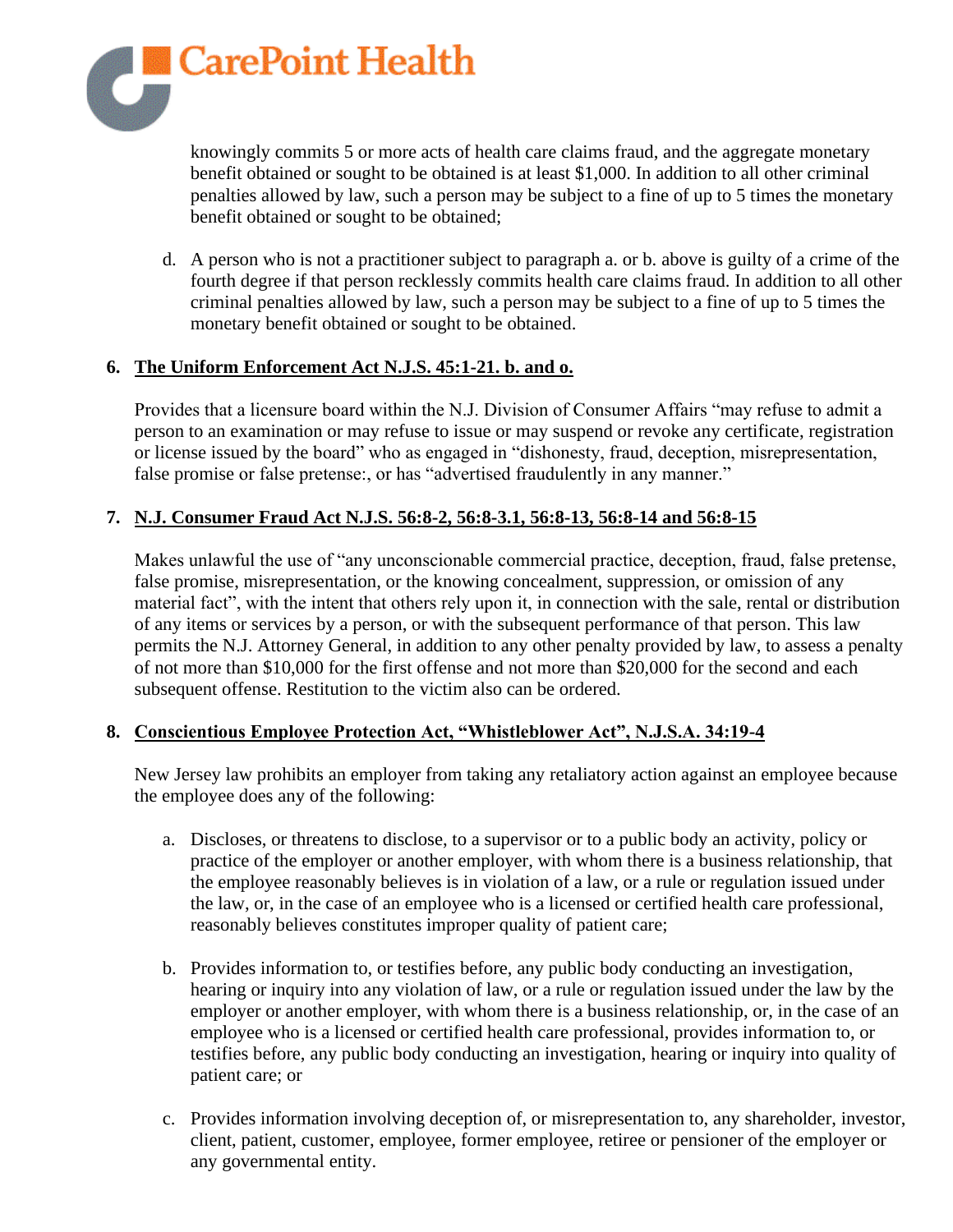

- d. Provides information regarding any perceived criminal or fraudulent activity, policy or practice of deception or misrepresentation which the employee reasonably believes may defraud any shareholder, investor, client, patient, customer, employee, former employee, retiree or pensioner of the employer or any governmental entity.
- e. Objects to, or refuses to participate in, any activity, policy or practice which the employee reasonably believes:
	- i. is in violation of a law, or a rule or regulation issued under the law or, if the employee is a licensed or certified health care professional, constitutes improper quality of patient care;
	- ii. is fraudulent or criminal; or
	- iii. is incompatible with a clear mandate of public policy concerning the public health, safety or welfare or protection of the environment. N.J.S.A. 34:19-3.
- f. The protection against retaliation, when a disclosure is made to a public body, does not apply unless the employee has brought the activity, policy or practice to the attention of a supervisor of the employee by written notice and given the employer a reasonable opportunity to correct the activity, policy or practice. However, disclosure is not required where the employee reasonably believes that the activity, policy or practice is known to one or more supervisors of the employer or where the employee fears physical harm as a result of the disclosure, provided that the situation is emergent in nature.

### **9. New Jersey False Claims Act, N.J.S.A. 2A:32C-1 et seq.**

The New Jersey False Claims Act (NJFCA) was enacted in January, 2008 and became effective in March 2008. It has similar provisions to the federal False Claims Act. For example, The Attorney General may bring an action against an individual or entity that makes a false claim. In addition, the NJFCA also allows for individuals to bring a private right of action in the name of the State against wrongdoers and be able to collect a penalty from those wrongdoers. Under the NJFCA, the civil penalties are currently \$11,665 and not more than \$23,331 per false or fraudulent claim under the NJ Medical Assistance and Health Services Act. The NJFCA provides that a person will be liable for the same penalties as under the federal False Claims Act but to the State of NJ if that person:

- a. Knowingly presents or causes to be presented to an employee, officer or agent of the State, or to any contractor, grantee, or other recipient of State funds, a false or fraudulent claim for payment or approval;
- b. Knowingly makes, uses, or causes to be made or used a false record or statement to get a false or fraudulent claim paid or approved by the State;
- c. Conspires to defraud the State by getting a false or fraudulent claim allowed or paid by the State;
- d. Has possession, custody, or control of public property or money used or to be used by the State and knowingly delivers or causes to be delivered less property than the amount for which the person receives a certificate or receipt;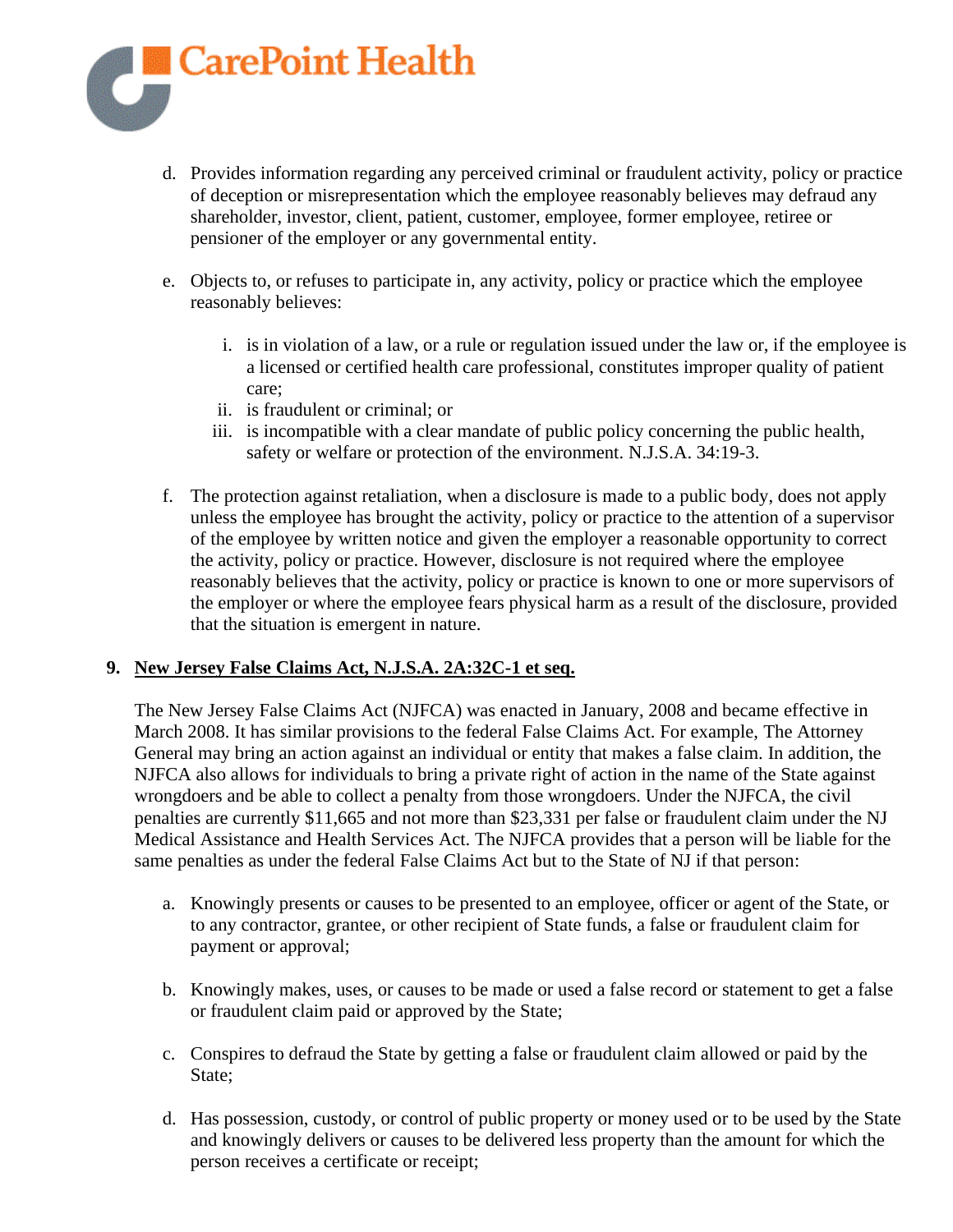

- e. Is authorized to make or deliver a document certifying receipt of property used or to be used by the State and, intending to defraud the entity, makes or delivers a receipt without completely knowing that the information on the receipt is true;
- f. Knowingly buys, or receives as a pledge of an obligation or debt, public property from any person who lawfully may not sell or pledge the property; or
- g. Knowingly makes, uses, or causes to be made or used a false record or statement to conceal, avoid, or decrease an obligation to pay or transmit money or property to the State.

In addition to the above, the NJ False Claims Act has whistleblower protections within it similar to the ones under the federal False Claims Act.

# **10. New Jersey Insurance Fraud Prevention Act, N.J.S.A 17:33A-1 et seq.**

The purpose of this act is to confront aggressively the problem of insurance fraud in New Jersey by facilitating the detection of insurance fraud, eliminating the occurrence of such fraud through the development of fraud prevention programs, requiring the restitution of fraudulently obtained insurance benefits, and reducing the amount of premium dollars used to pay fraudulent claims. Reporting methods include the New Jersey Medicaid Fraud Division at 888-937-2835 or <https://www.nj.gov/comptroller/divisions/medicaid/complaint.html> and the New Jersey Insurance Fraud Prosecutor Hotline at 877-55-FRAUD or<https://njinsurancefraud2.org/#report>

### **Detecting and Responding to Fraud**

CarePoint Health's policies and procedures for detecting and preventing fraud are incorporated into the Corporate Compliance program. This program is based on specific "model program" guidance provided by

The US Department of Health and Human Services' Office of Inspector General (OIG), in accordance with the CarePoint Health Code of Business Conduct and Ethics, employees are encouraged to bring to management's attention any potential violations of its Compliance program and any governmental laws including those referenced above. Questions concerning compliance may be directed to an immediate supervisor, department director, the Human Resources Department or the Vice President of Compliance. In addition, if any staff prefer, they may call the confidential CarePoint Health Hotline below:

Bayonne Medical Center Christ Hospital Hoboken University Medical Center CarePoint Health Medical Group CarePoint Health Management Service Organization McCabe Ambulance Quality Care Associates, LLC 844-246-4365, [complianceofficer@carepointhealth.org](mailto:complianceofficer@carepointhealth.org) or [www.carepointhealth.ethicspoint.com](http://www.carepointhealth.ethicspoint.com/)